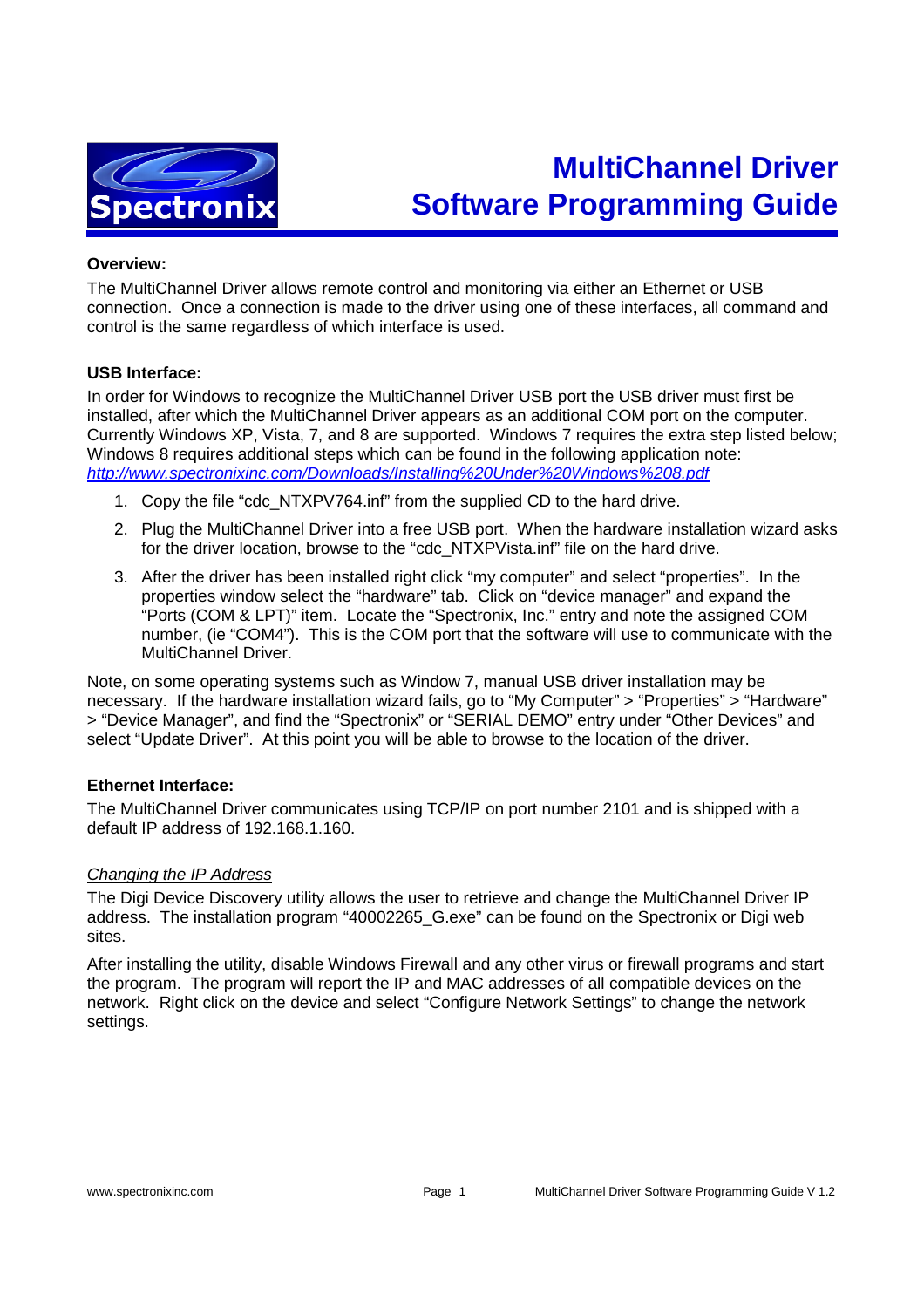

# **Updating the Firmware:**

It is possible for the user to update the MultiChannel Driver firmware over the Ethernet port using the Spectronix Bootloader application which can be found on the included CD or downloaded from the Spectronix web site. With the unit powered off press and hold the recessed programming button while turning on the main power switch, the controller's chassis LED will turn solid green. Follow the bootloader user's manual for instructions on loading the firmware. During programming the LED will rapidly flash.

## **Commands:**

The MultiChannel Driver uses ASCII data to communicate with a host computer; the tables below list the individual commands, parameters, and responses from the MultiChannel Driver.

Notes:

- 1. All communication is initiated by the host.
- 2. Commands are not case sensitive.
- 3. A space or equal sign should be inserted between the command and any parameters.
- 4. All commands should be terminated with a <CR> <LF>.
- 5. Responses with data are initiated with <0x00> and terminated with <CR> <LF> <0xFF>.
- 6. Responses with no data return a single 0xFF confirmation. The confirmation only indicates only that the command was received.

| <b>Get Unit Information and driver status</b> |                       |
|-----------------------------------------------|-----------------------|
| Command:                                      | Example / Parameters: |
| $\mathbf{u} \cdot \mathbf{v}$                 | (none)                |
| Response:                                     | Example / Parameters: |
| <b>Start of message</b>                       | <0x00                 |
| <b>Command echo</b>                           | ?,                    |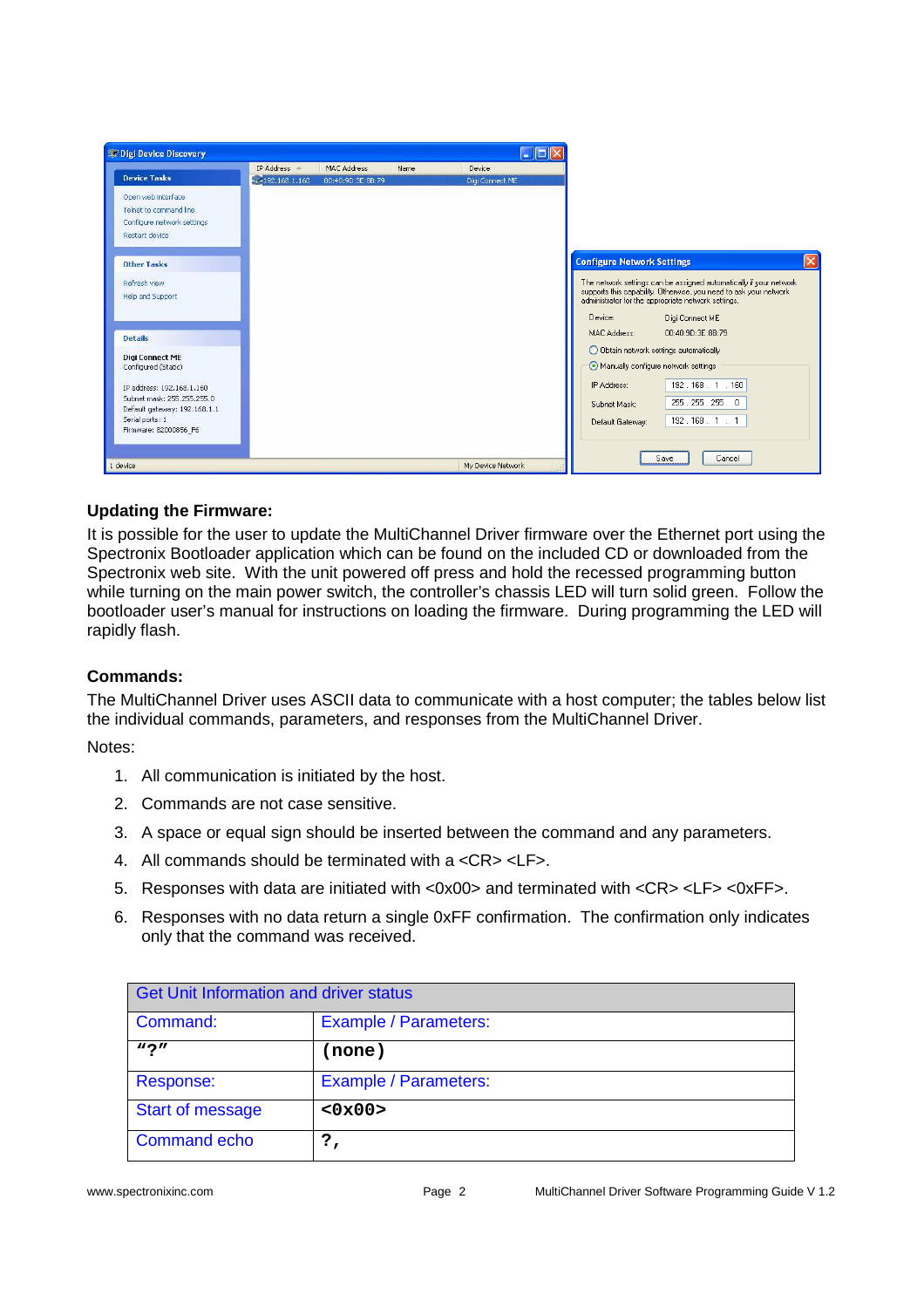| Unit name           | 100432A,                                                                                                                                                                                 |
|---------------------|------------------------------------------------------------------------------------------------------------------------------------------------------------------------------------------|
| <b>Firmware Rev</b> | 000.000,                                                                                                                                                                                 |
| <b>Logic Rev</b>    | 001                                                                                                                                                                                      |
| Slot number*        | $CR/LF$ 00, (00:15)                                                                                                                                                                      |
| Logic Rev*          | 01                                                                                                                                                                                       |
| <b>Termination</b>  | $CR/LF <0$ xFF>                                                                                                                                                                          |
| Notes:              | *If a driver card is present, the message reports the slot<br>number and logic revision. If the driver card is not present no<br>slot / rev is reported.                                 |
|                     | ?, 100432A, 000.000, 001<br>00, 01<br>01, 01<br>02, 01<br>03, 01<br>04, 01<br>05, 01<br>06, 01<br>07, 01<br>08, 01<br>09, 01<br>10, 01<br>11, 01<br>12, 01<br>13, 01<br>14, 01<br>15, 01 |

| Get the chassis status and settings |                                                         |
|-------------------------------------|---------------------------------------------------------|
| Command:                            | Example / Parameters:                                   |
| "Status"                            | (none)                                                  |
| Response:                           | Example / Parameters:                                   |
| Start of message                    | <0x00>                                                  |
| <b>Command echo</b>                 | Status,                                                 |
| <b>Controller fault</b>             | $0$ , (0=normal, 1=fault)                               |
| <b>Trigger source</b>               | $i,$ ( <i>i</i> =internal, e=external)                  |
| <b>Trigger Duty Cycle</b>           | 10, $(10\% \text{ or } 50\%)$                           |
| <b>Period Multiplier</b>            | 5, (See "SetPeriod" command below)                      |
| Reference source                    | $(i=internal, e=external)$<br>i.                        |
| <b>RF Blanking</b>                  | (0=normal, 1= $RF$ blanking on) (added in $V$ 1.2)<br>0 |
| <b>Over Temp Limit</b>              | 64, $(C)$                                               |
| <b>Over Power Limit</b>             | 0794, $(mW)$                                            |
| Channel number*                     | $CR/LF$ 00, (0:31)                                      |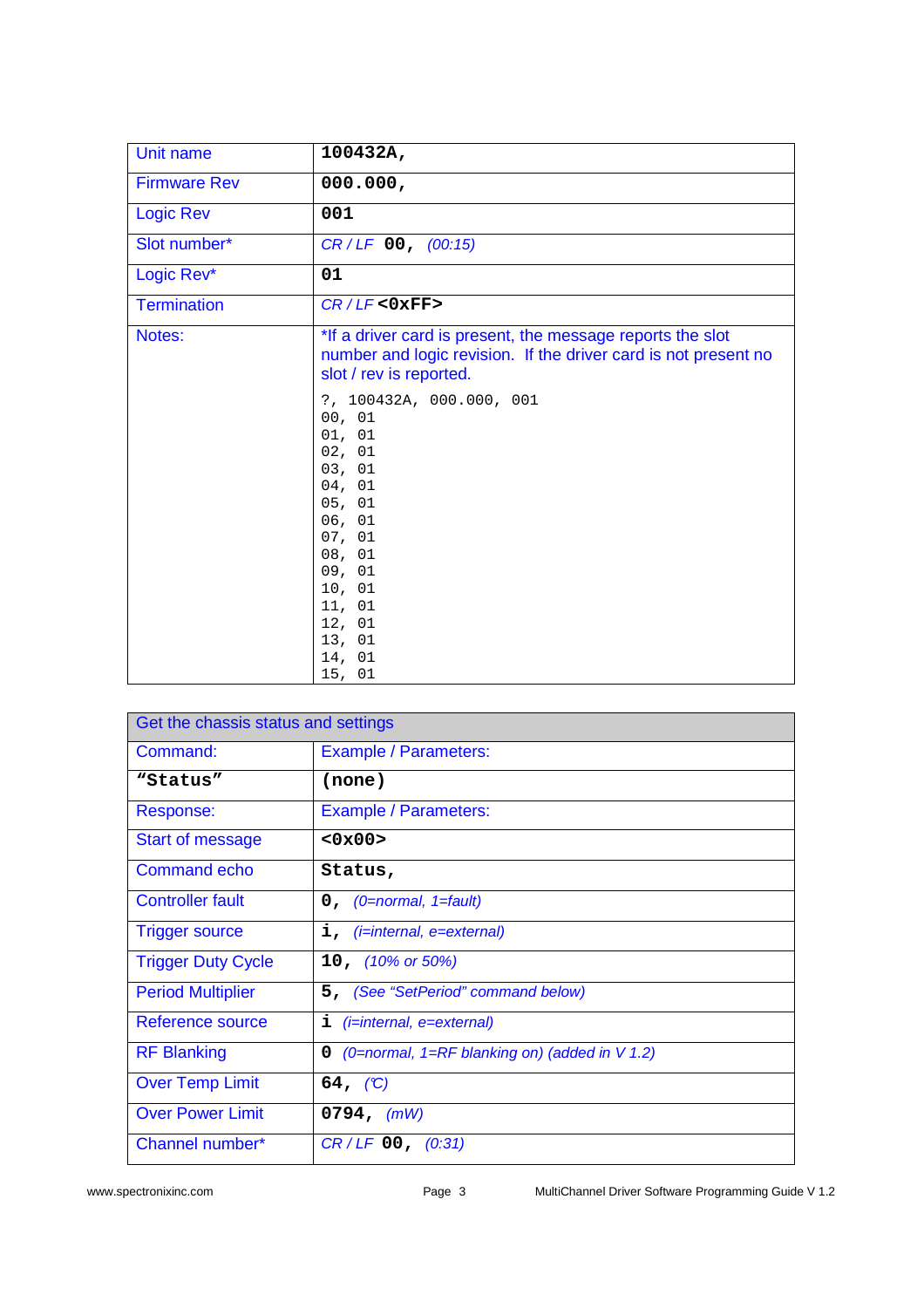| Fault*                    | $0$ , (0=normal, 1=fault)                                                                                                                                                                                                                                                                                                                                            |
|---------------------------|----------------------------------------------------------------------------------------------------------------------------------------------------------------------------------------------------------------------------------------------------------------------------------------------------------------------------------------------------------------------|
| RF on/off*                | $1, (0=off, 10n)$                                                                                                                                                                                                                                                                                                                                                    |
| <b>Input Source*</b>      | $e,$ (i=internal, e=external)                                                                                                                                                                                                                                                                                                                                        |
| <b>Modulation Source*</b> | 0, (0=off, d=direct trigger, r=RAM table)                                                                                                                                                                                                                                                                                                                            |
| Gain*                     | 13, (0.23)                                                                                                                                                                                                                                                                                                                                                           |
| <b>DDS Frequency*</b>     | 200000000, $(Hz)$                                                                                                                                                                                                                                                                                                                                                    |
| <b>DDS Phase*</b>         | 180, $(0.359)$                                                                                                                                                                                                                                                                                                                                                       |
| <b>DDS Amplitude*</b>     | 02950 (0:16383)                                                                                                                                                                                                                                                                                                                                                      |
| <b>Termination</b>        | $CR/LF <0$ xFF>                                                                                                                                                                                                                                                                                                                                                      |
| Notes:                    | *If a driver card is present, the message reports the channel<br>number and settings. If the driver card is not present no<br>information reported.<br>Status, 1, i, i, 064, 0794<br>00, 1, 0, i, 0, 13, 200000000, 000, 02950<br>01, 1, 0, i, 0, 13, 200000000, 000, 02700                                                                                          |
|                           | 02, 1, 0, i, 0, 13, 200000000, 000, 02750<br>03, 1, 0, i, 0, 13, 200000000, 000, 02750<br>04, 1, 0, i, 0, 13, 200000000, 000, 02750<br>05, 1, 0, i, 0, 13, 200000000, 000, 02750<br>06, 1, 0, i, 0, 13, 200000000, 000, 02750<br>07, 1, 0, i, 0, 13, 200000000, 000, 02750<br>08, 1, 0, i, 0, 13, 200000000, 000, 02700<br>09, 1, 0, i, 0, 13, 200000000, 000, 02750 |
|                           | 10, 1, 0, i, 0, 13, 200000000, 000, 02750<br>11, 1, 0, i, 0, 13, 200000000, 000, 02750<br>12, 1, 0, i, 0, 13, 200000000, 000, 02750<br>13, 1, 0, i, 0, 13, 200000000, 000, 02750<br>14, 1, 0, i, 0, 13, 200000000, 000, 02775<br>15, 1, 0, i, 0, 13, 200000000, 000, 02750<br>16, 1, 0, i, 0, 13, 200000000, 000, 02750                                              |
|                           | 17, 1, 0, i, 0, 13, 200000000, 000, 02800<br>18, 1, 0, i, 0, 13, 200000000, 000, 02800<br>19. 1, 0, i, 0, 13, 200000000, 000, 02800<br>20, 1, 0, i, 0, 13, 200000000, 000, 02750<br>21, 1, 0, i, 0, 13, 200000000, 000, 02750<br>22, 1, 0, i, 0, 13, 200000000, 000, 02800<br>23, 1, 0, i, 0, 13, 200000000, 000, 02800                                              |
|                           | 24, 1, 0, i, 0, 13, 200000000, 000, 02800<br>25, 1, 0, i, 0, 13, 200000000, 000, 02750<br>26, 1, 0, i, 0, 13, 200000000, 000, 02750<br>27, 1, 0, i, 0, 13, 200000000, 000, 02700<br>28, 1, 0, i, 0, 13, 200000000, 000, 02800<br>29, 1, 0, i, 0, 13, 200000000, 000, 02750<br>30, 1, 0, i, 0, 13, 200000000, 000, 02700<br>31, 1, 0, i, 0, 13, 200000000, 000, 02725 |

| Read the current measurements |                       |
|-------------------------------|-----------------------|
| Command:                      | Example / Parameters: |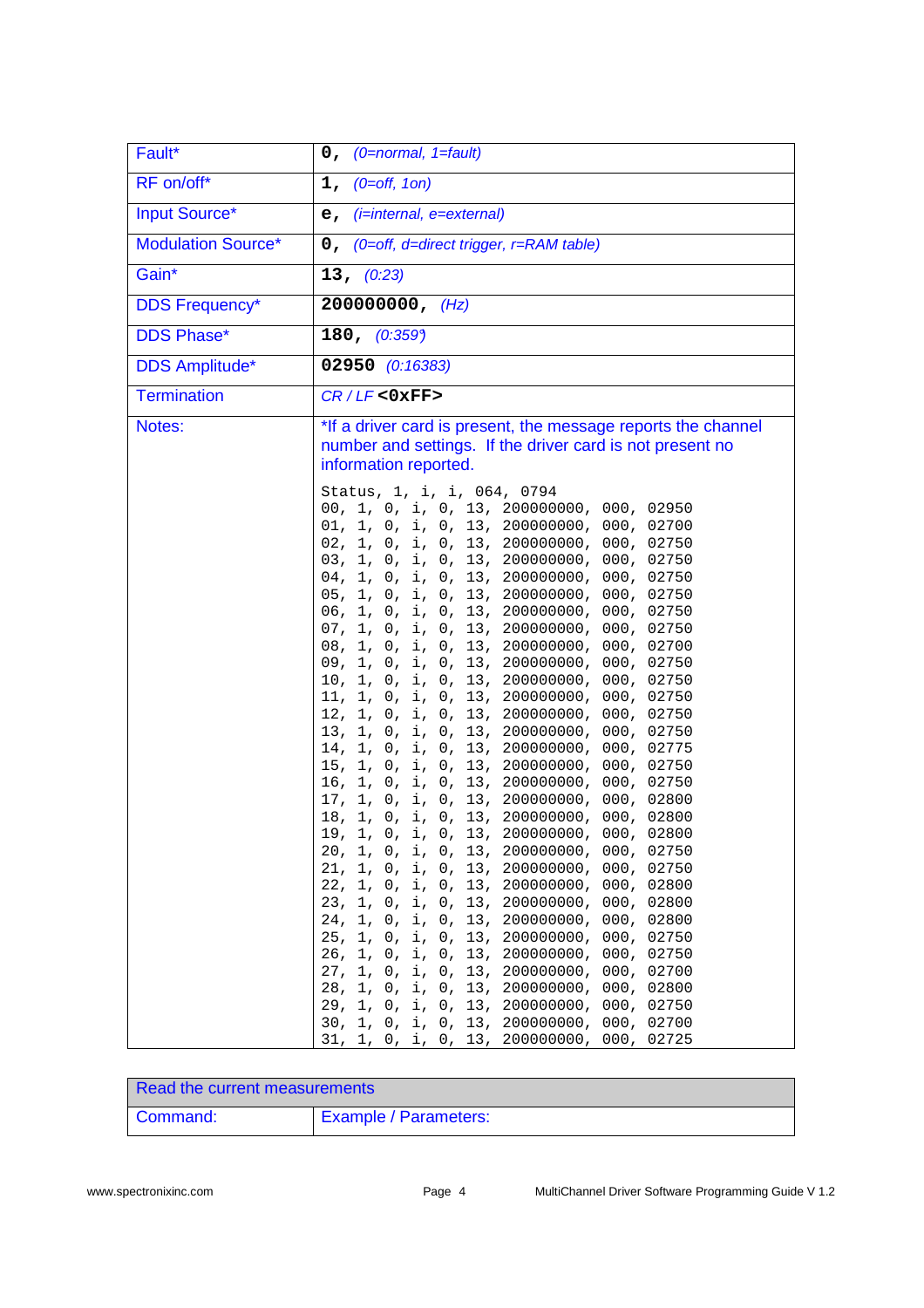| "Meas"                    | (none)                                                                                                                                                                                                                                                                                                                                                                                                      |
|---------------------------|-------------------------------------------------------------------------------------------------------------------------------------------------------------------------------------------------------------------------------------------------------------------------------------------------------------------------------------------------------------------------------------------------------------|
| Response:                 | <b>Example / Parameters:</b>                                                                                                                                                                                                                                                                                                                                                                                |
| <b>Start of message</b>   | <0x00                                                                                                                                                                                                                                                                                                                                                                                                       |
| <b>Command echo</b>       | Meas,                                                                                                                                                                                                                                                                                                                                                                                                       |
| <b>Controller fault</b>   | $0,$ (0=normal, 1=fault)                                                                                                                                                                                                                                                                                                                                                                                    |
| <b>Cell Temperature A</b> | 0459, $({\mathbb C}^*10: 0:9999)$                                                                                                                                                                                                                                                                                                                                                                           |
| <b>Cell Temperature B</b> | 0413, $(C*10: 0:9999)$                                                                                                                                                                                                                                                                                                                                                                                      |
| Channel number*           | $CR/LF$ 00, $(0:31)$                                                                                                                                                                                                                                                                                                                                                                                        |
| Fault*                    | $0,$ (0=normal, 1=fault)                                                                                                                                                                                                                                                                                                                                                                                    |
| <b>RF Power*</b>          | $0500$ , (power in mW)                                                                                                                                                                                                                                                                                                                                                                                      |
| Temperature*              | 045, (driver temperature C)                                                                                                                                                                                                                                                                                                                                                                                 |
| <b>Termination</b>        | $CR/LF <0$ xFF>                                                                                                                                                                                                                                                                                                                                                                                             |
| Notes:                    | If the Cell temperature is equal to 255, the thermistor is either<br>open, shorted, or the temperature is negative.<br>Meas, 1, 255, 255<br>00, 0, 0000, 041,                                                                                                                                                                                                                                               |
|                           | 01, 0, 0000, 040,<br>02, 0, 0000, 042,<br>03, 0, 0000, 042,<br>04, 0, 0000, 041,<br>05, 0, 0000, 040,<br>06, 0, 0000, 044,<br>07, 0, 0000, 043,<br>08, 0, 0000, 043,<br>09, 0, 0000, 041,<br>10, 0, 0000, 044,<br>11, 0, 0000, 044,<br>12, 0, 0000, 044,                                                                                                                                                    |
|                           | 13, 0, 0000, 044,<br>14, 0, 0000, 041,<br>15, 0, 0000, 045,<br>16, 0, 0000, 043,<br>17, 0, 0000, 042,<br>18, 0, 0000, 044,<br>19, 0, 0000, 042,<br>20, 0, 0000, 043,<br>21, 0, 0000, 041,<br>22, 0, 0000, 046,<br>23, 0, 0000, 046,<br>24, 0, 0000, 045,<br>25, 0, 0000, 044,<br>26, 0, 0000, 042,<br>27, 0, 0000, 041,<br>28, 0, 0000, 042,<br>29, 0, 0000, 043,<br>30, 0, 0000, 045,<br>31, 0, 0000, 038, |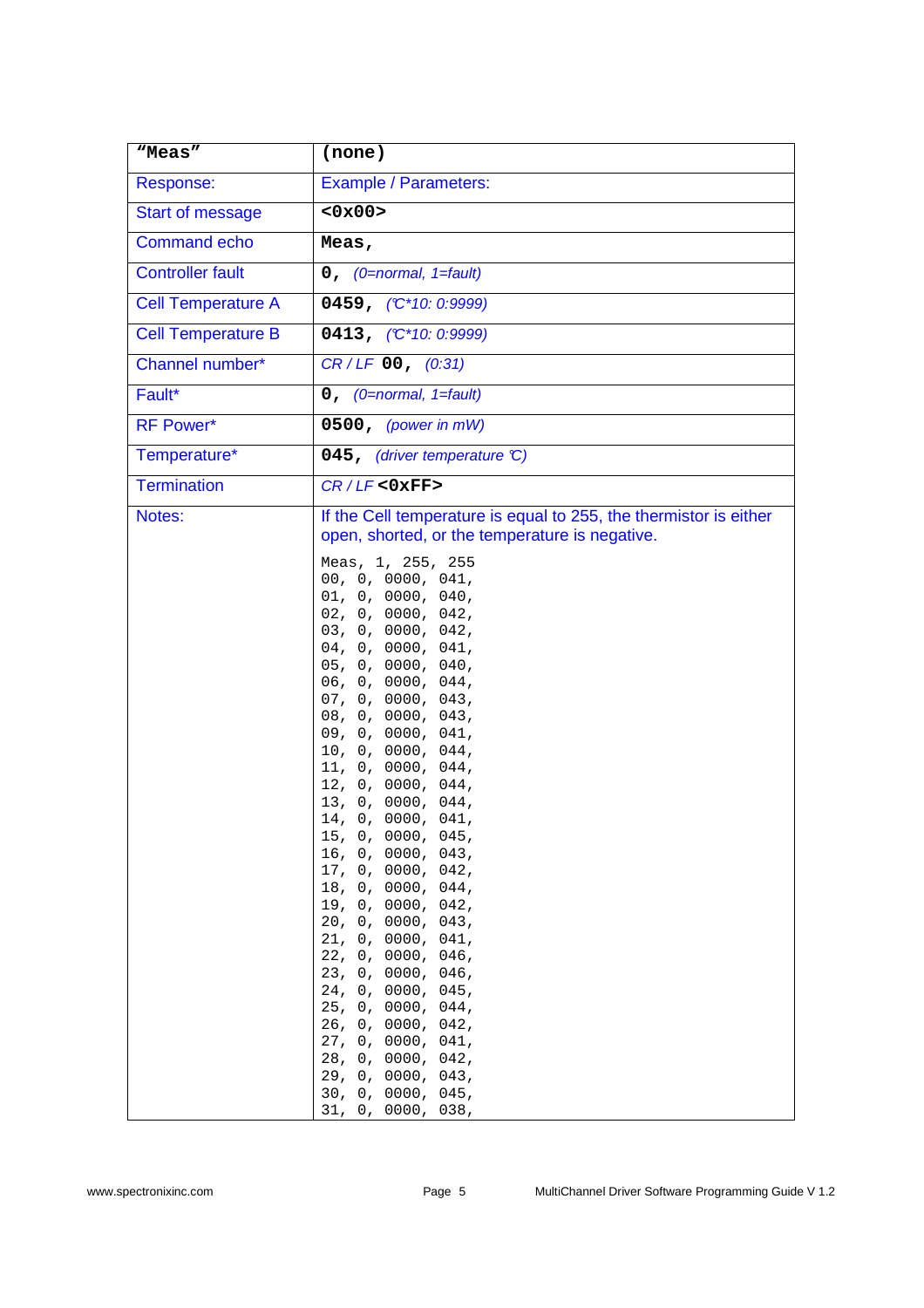| Calibrate the power meter of a channel |                                                |
|----------------------------------------|------------------------------------------------|
| Command:                               | <b>Example / Parameters:</b>                   |
| "CalPower"                             | "12" (mW, set to 0 to disable)                 |
| Response:                              | Example / Parameters:                          |
| Confirmation                           | $<0$ $xFF$                                     |
| Notes:                                 | Assumes the output power level is set to 500mW |

| Set the overpower limit |                                                                                                                                                                                      |
|-------------------------|--------------------------------------------------------------------------------------------------------------------------------------------------------------------------------------|
| Command:                | Example / Parameters:                                                                                                                                                                |
| "SetOverPower"          | "1100"<br>(mW, set to 0 to disable)                                                                                                                                                  |
| Response:               | <b>Example / Parameters:</b>                                                                                                                                                         |
| Confirmation            | $<0$ $xFF$                                                                                                                                                                           |
| Notes:                  | The example sets the over power limit to 1.1W for all channels.<br>Setting the overpower limit to zero disables the auto shutdown<br>function - useful for calibrating the channels. |

| Set the overpower limit |                                                                                               |
|-------------------------|-----------------------------------------------------------------------------------------------|
| Command:                | <b>Example / Parameters:</b>                                                                  |
| "SetOverTemp"           | $W55''$ (C)                                                                                   |
| Response:               | Example / Parameters:                                                                         |
| Confirmation            | $<0$ $xFF$                                                                                    |
| Notes:                  | The example sets the over temp limit to 55°C. On over limit<br>the controller flags an error. |

| Set the master reference source |                                   |
|---------------------------------|-----------------------------------|
| Command:                        | <b>Example / Parameters:</b>      |
| "SetRef"                        | $\mathbf{N}_1$ "<br>(internal) or |
|                                 | "e" (external)                    |
| Response:                       | <b>Example / Parameters:</b>      |
| Confirmation                    | $<0$ $xFF$ >                      |
| Notes:                          |                                   |

| Sets or clears the global RF blanking signal |                              |
|----------------------------------------------|------------------------------|
| Command:                                     | <b>Example / Parameters:</b> |
| "Blank"                                      | "0" <i>(no blanking)</i>     |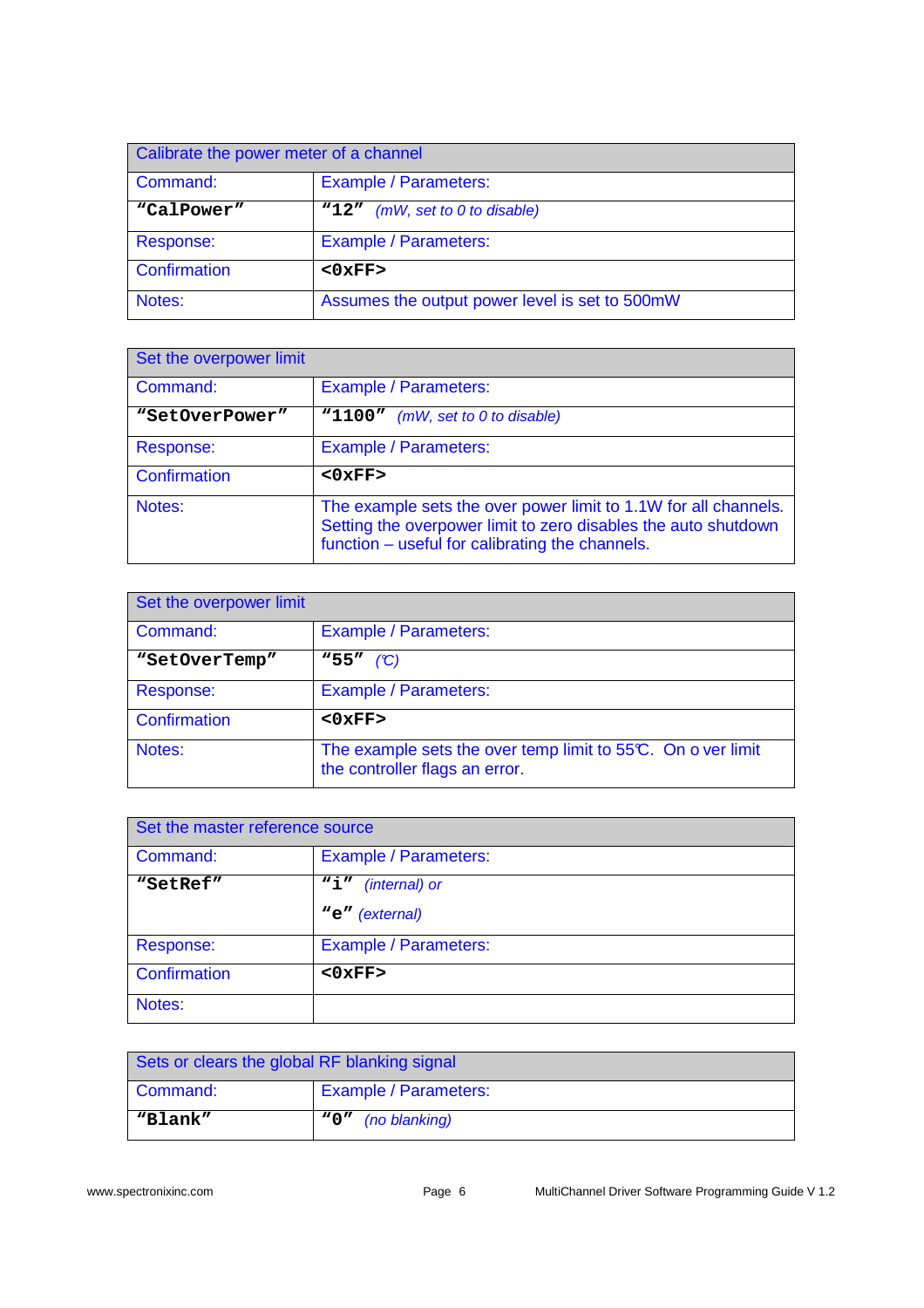|              | "1" (force RF blanking)                                                                                                      |
|--------------|------------------------------------------------------------------------------------------------------------------------------|
| Response:    | Example / Parameters:                                                                                                        |
| Confirmation | $<0$ $xFF$ >                                                                                                                 |
| Notes:       | Channel RF states are retained during blanking and are<br>reported on the GUI. The front panel LEDs reflect the RF<br>state. |

| Enables the global trigger |                                                                                        |
|----------------------------|----------------------------------------------------------------------------------------|
| Command:                   | Example / Parameters:                                                                  |
| "EnTrig"                   | "1"<br>(enabled) or                                                                    |
|                            | "0" (disabled)                                                                         |
| Response:                  | Example / Parameters:                                                                  |
| Confirmation               | $<0$ $xFF$                                                                             |
| Notes:                     | This command is useful for synchronizing the RAM based<br>modulation look up channels. |

| Set the trigger source |                       |
|------------------------|-----------------------|
| Command:               | Example / Parameters: |
| "SetTrig"              | ``i"<br>(internal) or |
|                        | "e" (external)        |
| Response:              | Example / Parameters: |
| Confirmation           | $<0$ $xFF$            |
| Notes:                 |                       |

| Set the internal trigger period (multiplier) |                                                                                                                  |
|----------------------------------------------|------------------------------------------------------------------------------------------------------------------|
| Command:                                     | <b>Example / Parameters:</b>                                                                                     |
| "SetPeriod"                                  | "3" $(0.7 =$ multiply base period by 2^0 to 2^7)                                                                 |
| Response:                                    | <b>Example / Parameters:</b>                                                                                     |
| Confirmation                                 | $<0$ $xFF$                                                                                                       |
| Notes:                                       | The base period is set at 312.5uS. The maximum period is<br>40mS. The default power on is $312.5uS*2^{6} = 10mS$ |

| Set the internal duty cycle |                       |
|-----------------------------|-----------------------|
| Command:                    | Example / Parameters: |
| "SetDuty"                   | $"10"$ (10 or 50%)    |
| Response:                   | Example / Parameters: |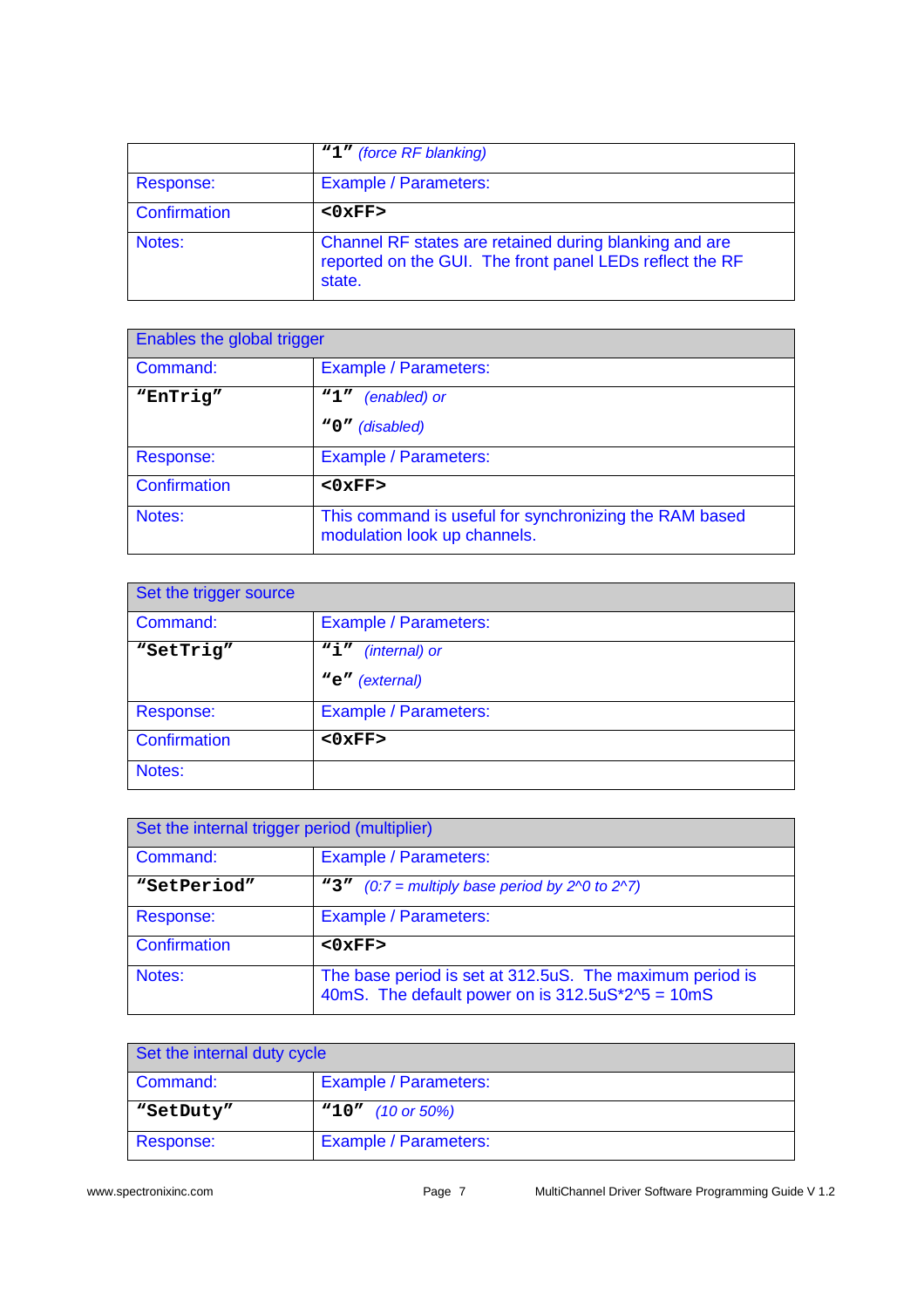| <b>Confirmation</b> | $<$ 0xFF>                   |
|---------------------|-----------------------------|
| Notes:              | The default power on is 10% |

| Clear a fault on one of the channels |                                                                                                                                    |
|--------------------------------------|------------------------------------------------------------------------------------------------------------------------------------|
| Command:                             | Example / Parameters:                                                                                                              |
| "ClearFault"                         | "12" (channel number 0:31, "all")                                                                                                  |
| Response:                            | Example / Parameters:                                                                                                              |
| Confirmation                         | $<0$ $xFF$                                                                                                                         |
| Notes:                               | Clears a latched fault in one channel if the condition is no<br>longer causing the fault. "all" can be used to clear all channels. |

| Configures the RF channel |                                                      |
|---------------------------|------------------------------------------------------|
| Command:                  | Example / Parameters:                                |
| "SetRF"                   | (channel number 0:31)<br>$M_{12}$                    |
|                           | (source: "e"=external, "i"=internal, "0"=off)<br>"e" |
| Response:                 | Example / Parameters:                                |
| Confirmation              | $<0$ $xFF$                                           |
| Notes:                    |                                                      |

| Turns on/off modulation |                                                  |
|-------------------------|--------------------------------------------------|
| Command:                | Example / Parameters:                            |
| "SetMod"                | "12" (channel number 0:31)                       |
|                         | "R" ("0"=off, "D"=direct trigger, "R"=RAM table) |
| Response:               | <b>Example / Parameters:</b>                     |
| Confirmation            | $<0$ $xFF$                                       |
| Notes:                  |                                                  |

| Sets the RF channel gain (effects both external and internal sources) |                                     |
|-----------------------------------------------------------------------|-------------------------------------|
| Command:                                                              | Example / Parameters:               |
| "SetGain"                                                             | "12" (channel number 0:31)          |
|                                                                       | (gain level 0:23)<br>"16"           |
| Response:                                                             | Example / Parameters:               |
| Confirmation                                                          | $<0$ $xFF$                          |
| Notes:                                                                | Each gain step is approximately 1dB |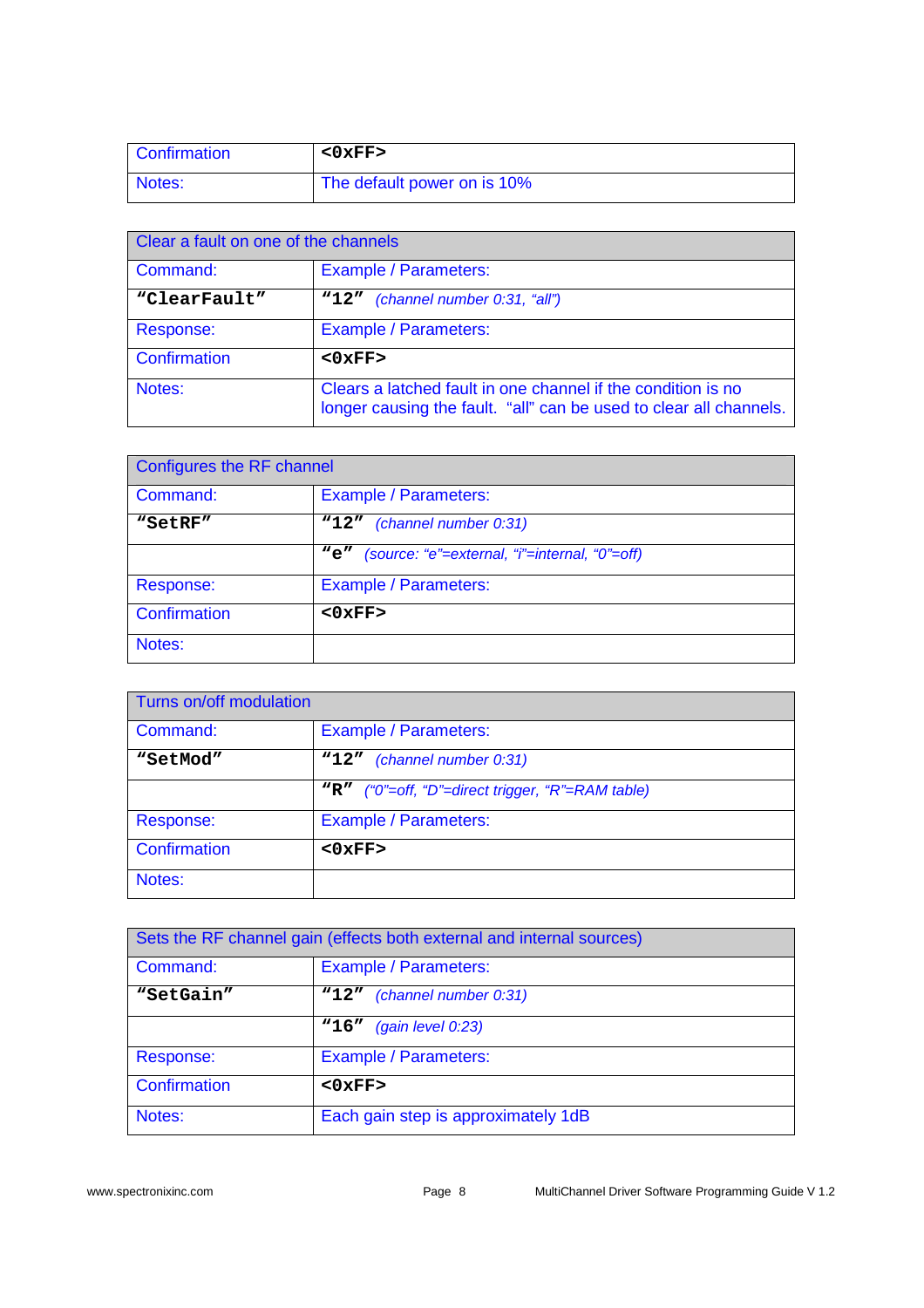| Sets the DDS channel frequency |                                                                                                                                                                                                                                                                                 |
|--------------------------------|---------------------------------------------------------------------------------------------------------------------------------------------------------------------------------------------------------------------------------------------------------------------------------|
| Command:                       | <b>Example / Parameters:</b>                                                                                                                                                                                                                                                    |
| "SetFreq"                      | "12" (channel number 0:31)                                                                                                                                                                                                                                                      |
|                                | "200000000" (frequency in Hz)                                                                                                                                                                                                                                                   |
|                                | "858993459" (optional frequency tuning word)                                                                                                                                                                                                                                    |
| Response:                      | <b>Example / Parameters:</b>                                                                                                                                                                                                                                                    |
| Confirmation                   | $<0$ $x$ FF $>$                                                                                                                                                                                                                                                                 |
| Notes:                         | Due to math precision rounding, the resultant frequency can be<br>off up to 0.02ppm if the frequency tuning word (FTW) is<br>calculated automatically (FTW omitted). For greater precision<br>the FTW can be specified manually using the formula:<br>$FTW = freq * 2^32 / 1E9$ |

| Sets the DDS channel phase |                                                        |
|----------------------------|--------------------------------------------------------|
| Command:                   | Example / Parameters:                                  |
| "SetPhase"                 | (channel number 0:31)<br>"12"                          |
|                            | "180"<br>(phase $0.360$ )                              |
| Response:                  | <b>Example / Parameters:</b>                           |
| Confirmation               | <0xFF                                                  |
| Notes:                     | The above example sets the phase of channel 12 to 180° |

| Sets the DDS channel amplitude |                                 |
|--------------------------------|---------------------------------|
| Command:                       | Example / Parameters:           |
| "SetAmp"                       | (channel number 0:31)<br>"12"   |
|                                | "16383"<br>(amplitude 0: 16383) |
| Response:                      | <b>Example / Parameters:</b>    |
| Confirmation                   | $<0$ $xFF$                      |
| Notes:                         |                                 |

| <b>Reset the RAM table counters</b> |                              |  |
|-------------------------------------|------------------------------|--|
| Command:                            | Example / Parameters:        |  |
| "RAMCntRs"                          | (none)                       |  |
| Response:                           | <b>Example / Parameters:</b> |  |
| Confirmation                        | <0xFF                        |  |
| Notes:                              |                              |  |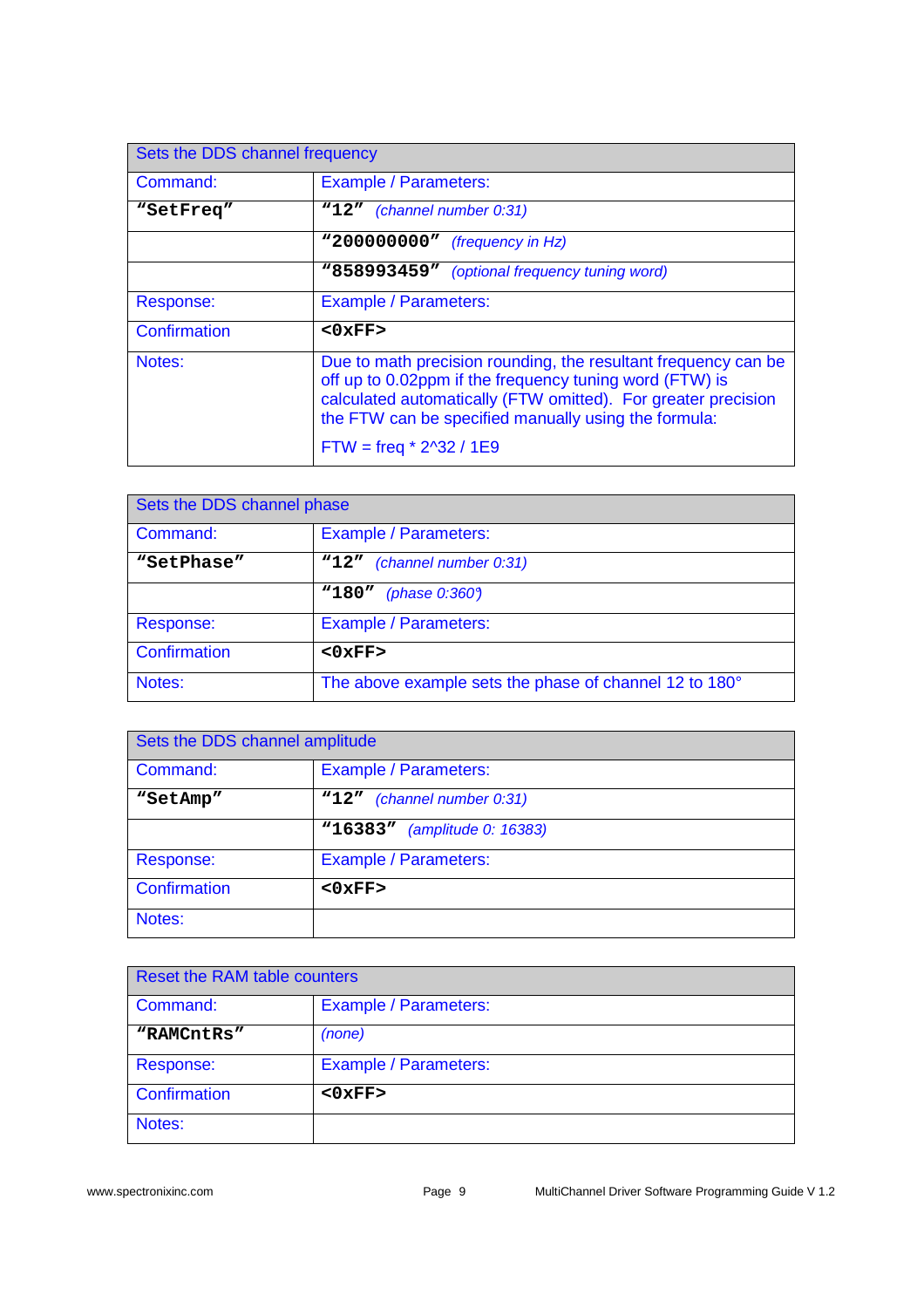| Load the RAM based look up table into the selected channel |                                                                                                                                                                                                                |
|------------------------------------------------------------|----------------------------------------------------------------------------------------------------------------------------------------------------------------------------------------------------------------|
| Command:                                                   | <b>Example / Parameters:</b>                                                                                                                                                                                   |
| "LoadTable"                                                | "12" (channel number 0:31)                                                                                                                                                                                     |
|                                                            | $<$ CR/LF>                                                                                                                                                                                                     |
| <b>Table Data</b>                                          | <3F58b801> (2 to 4096 ASCII coded Hex characters, must be<br>an even number)                                                                                                                                   |
| <b>End of Data Set</b><br><b>Marker</b>                    | $<0$ xFF>                                                                                                                                                                                                      |
| Response:                                                  | <b>Example / Parameters:</b>                                                                                                                                                                                   |
| Confirmation                                               | $<0$ $xFF$ >                                                                                                                                                                                                   |
| Notes:                                                     | Up to 16,384 samples can be loaded. Samples are read out<br>MSB of first byte to LSB of last byte. Data must be loaded in<br>8bit intervals (2 characters); data not on 8 bit boundaries will<br>be truncated. |

# **Hardware Level Commands:**

| <b>Reads the DDS hardware</b> |                                          |  |
|-------------------------------|------------------------------------------|--|
| Command:                      | <b>Example / Parameters:</b>             |  |
| "ReadDDS"                     | "12" (channel number 0:31)               |  |
|                               | "1E"<br>(register number – hex format)   |  |
| Response:                     | <b>Example / Parameters:</b>             |  |
| <b>Start of message</b>       | <0x00>                                   |  |
| <b>Command echo</b>           | "readdds"                                |  |
| Upper 32 bits                 | "08B50000" (register data – hex format)  |  |
| Lower 32 bits                 | "858993459" (register data - hex format) |  |
| <b>Termination</b>            | $CR/LF <0$ xFF>                          |  |
| Notes:                        |                                          |  |

| Writes to the DDS hardware |                                                   |
|----------------------------|---------------------------------------------------|
| Command:                   | <b>Example / Parameters:</b>                      |
| "WriteDDS"                 | "12" (channel number 0:31)                        |
|                            | (register number – hex format)<br>"1e"            |
|                            | "180d0f9b" (upper 32 bits – must be 8 characters) |
|                            | "33333333" (lower 32 bits - must be 8 characters) |
| Response:                  | Example / Parameters:                             |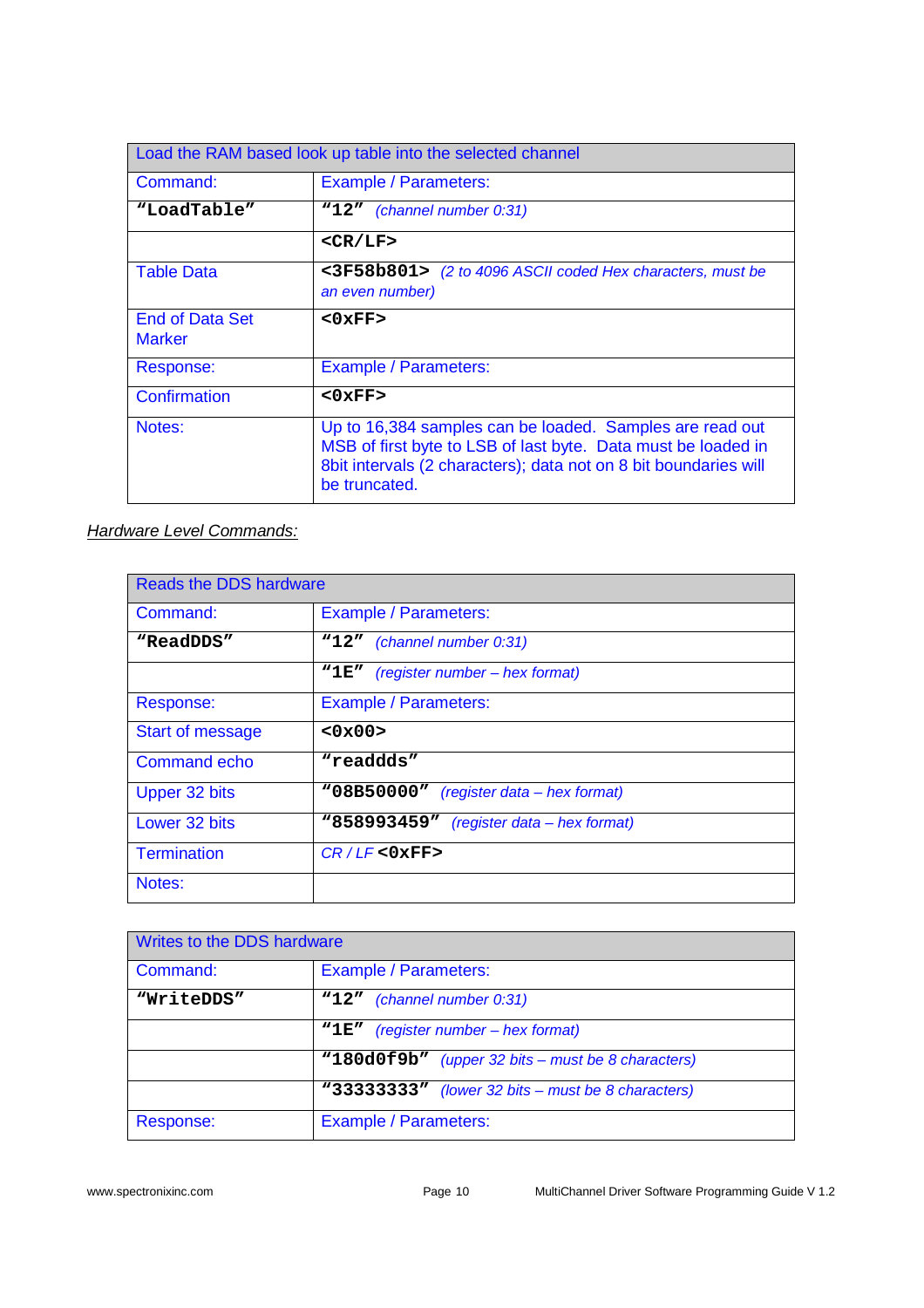| Confirmation | $<$ 0 $\times$ FF $>$ |
|--------------|-----------------------|
| Notes:       |                       |

# Configuration Commands:

| Flash the FPGA image to NV memory |                                                                                                                        |
|-----------------------------------|------------------------------------------------------------------------------------------------------------------------|
| Command:                          | Parameters:                                                                                                            |
| "flash"                           | (local-controller) or<br>"1"<br>"r" (remote-driver)                                                                    |
| Response:                         | Parameters:                                                                                                            |
| <b>Start of message</b>           | <0x00>                                                                                                                 |
| <b>Command echo</b>               | "Flash" (sent when ready to accept data)                                                                               |
| <b>Termination</b>                | $CR/LF <0$ $xFF$ >                                                                                                     |
| Notes:                            | Stores the FPGA logic image (*.bin) in the on-board FLASH<br>memory. This image is uploaded to the FPGA upon start-up. |

| Force configuration of the FPGA from internal memory |                                                                                                                                                                                                                                |
|------------------------------------------------------|--------------------------------------------------------------------------------------------------------------------------------------------------------------------------------------------------------------------------------|
| Command:                                             | Parameters:                                                                                                                                                                                                                    |
| "config"                                             | "1"<br><i>(internal)</i> or                                                                                                                                                                                                    |
|                                                      | $\mathbf{r}$ " (external)                                                                                                                                                                                                      |
| Response:                                            | Parameters:                                                                                                                                                                                                                    |
| Confirmation                                         | $<0$ $xFF$ >                                                                                                                                                                                                                   |
| Notes:                                               | Configures the FPGA logic image from on-board FLASH<br>memory. During flashing the Chassis LED will flash green and<br>the driver will not respond to commands; the "?" can be used to<br>determine when flashing is complete. |